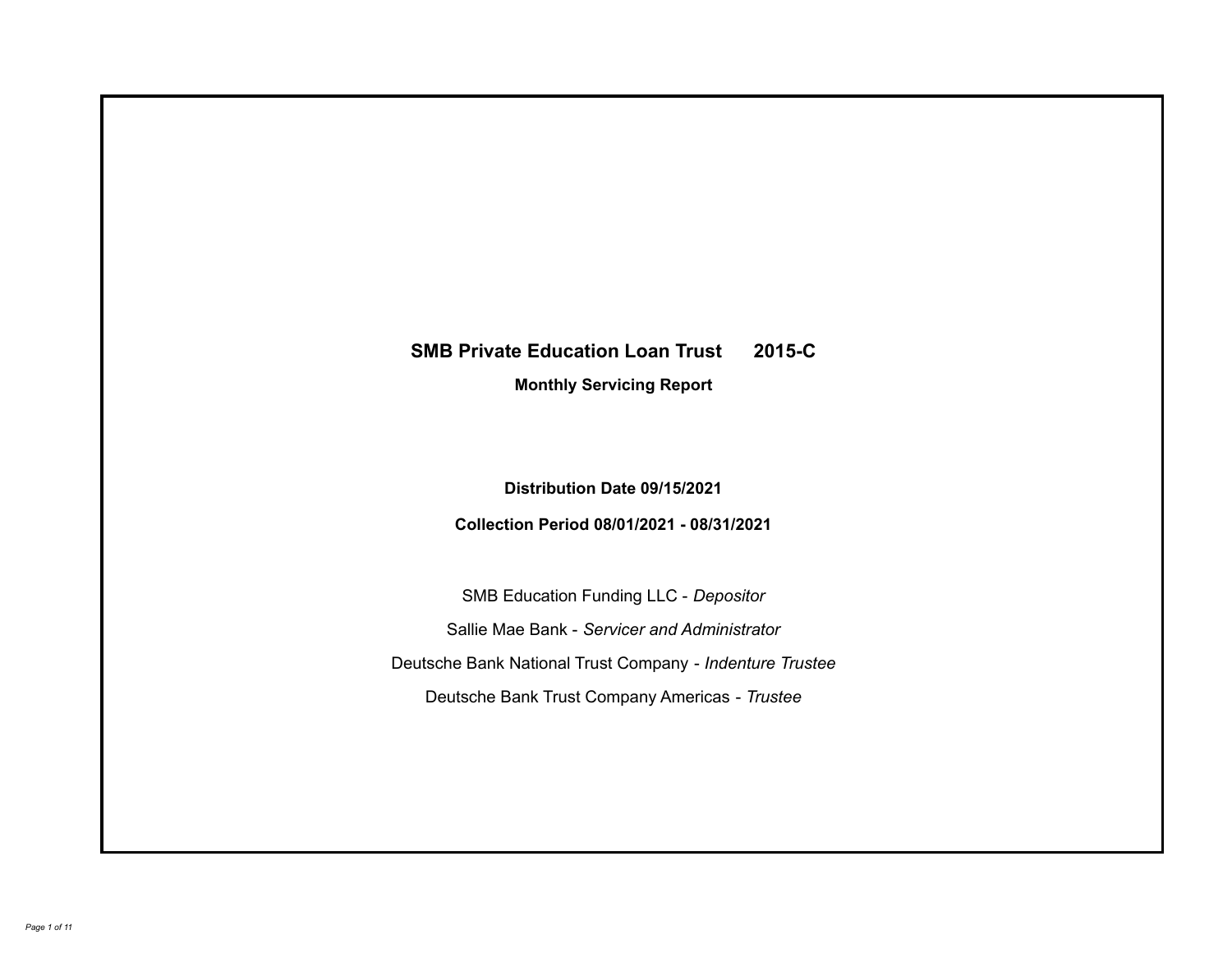A

| <b>Student Loan Portfolio Characteristics</b>                                                              | <b>Settlement Date</b><br>10/27/2015 | 07/31/2021                          | 08/31/2021                          |
|------------------------------------------------------------------------------------------------------------|--------------------------------------|-------------------------------------|-------------------------------------|
| <b>Principal Balance</b><br>Interest to be Capitalized Balance                                             | \$693,787,197.00<br>55,852,621.68    | \$251,167,363.31<br>7,622,483.41    | \$246,040,325.94<br>7,642,440.28    |
| Pool Balance                                                                                               | \$749,639,818.68                     | \$258,789,846.72                    | \$253,682,766.22                    |
| Weighted Average Coupon (WAC)<br>Weighted Average Remaining Term<br>Number of Loans<br>Number of Borrowers | 8.22%<br>127.00<br>65,154<br>45,614  | 7.79%<br>128.75<br>23,290<br>16,829 | 7.79%<br>128.94<br>22,896<br>16,553 |
| Pool Factor                                                                                                |                                      | 0.345218918                         | 0.338406205                         |
| Since Issued Total Constant Prepayment Rate (1)                                                            |                                      | 9.01%                               | 8.97%                               |

| <b>Debt Securities</b> | <b>Cusip/Isin</b> | 08/16/2021      | 09/15/2021      |
|------------------------|-------------------|-----------------|-----------------|
| A2A                    | 78448RAB2         | \$20,817,233.29 | \$17,373,696.93 |
| A2B                    | 78448RAC0         | \$10,056,634.43 | \$8,393,090.29  |
| A <sub>3</sub>         | 78448RAD8         | \$75,000,000.00 | \$75,000,000.00 |
|                        | 78448RAE6         | \$70,000,000.00 | \$70,000,000.00 |
| ◡                      | 78448RAF3         | \$50,000,000.00 | \$50,000,000.00 |
|                        |                   |                 |                 |

| $\sim$<br>ັ | Certificates | Cusip/Isin | 08/16/2021   | 09/15/2021   |
|-------------|--------------|------------|--------------|--------------|
|             | Residual     | 78448R106  | \$100,000.00 | \$100,000.00 |

| <b>Account Balances</b>                | 08/16/2021      | 09/15/2021      |
|----------------------------------------|-----------------|-----------------|
| Reserve Account Balance                | \$1,884,455.00  | \$1,884,455.00  |
|                                        |                 |                 |
| <b>Asset / Liability</b>               | 08/16/2021      | 09/15/2021      |
| Overcollateralization Percentage       | 12.72%          | 12.98%          |
| Specified Overcollateralization Amount | \$82,915,979.00 | \$82,915,979.00 |
| Actual Overcollateralization Amount    | \$32,915,979.00 | \$32,915,979.00 |

(1) For additional information, see 'Since Issued CPR Methodology' found in section VIII of this report .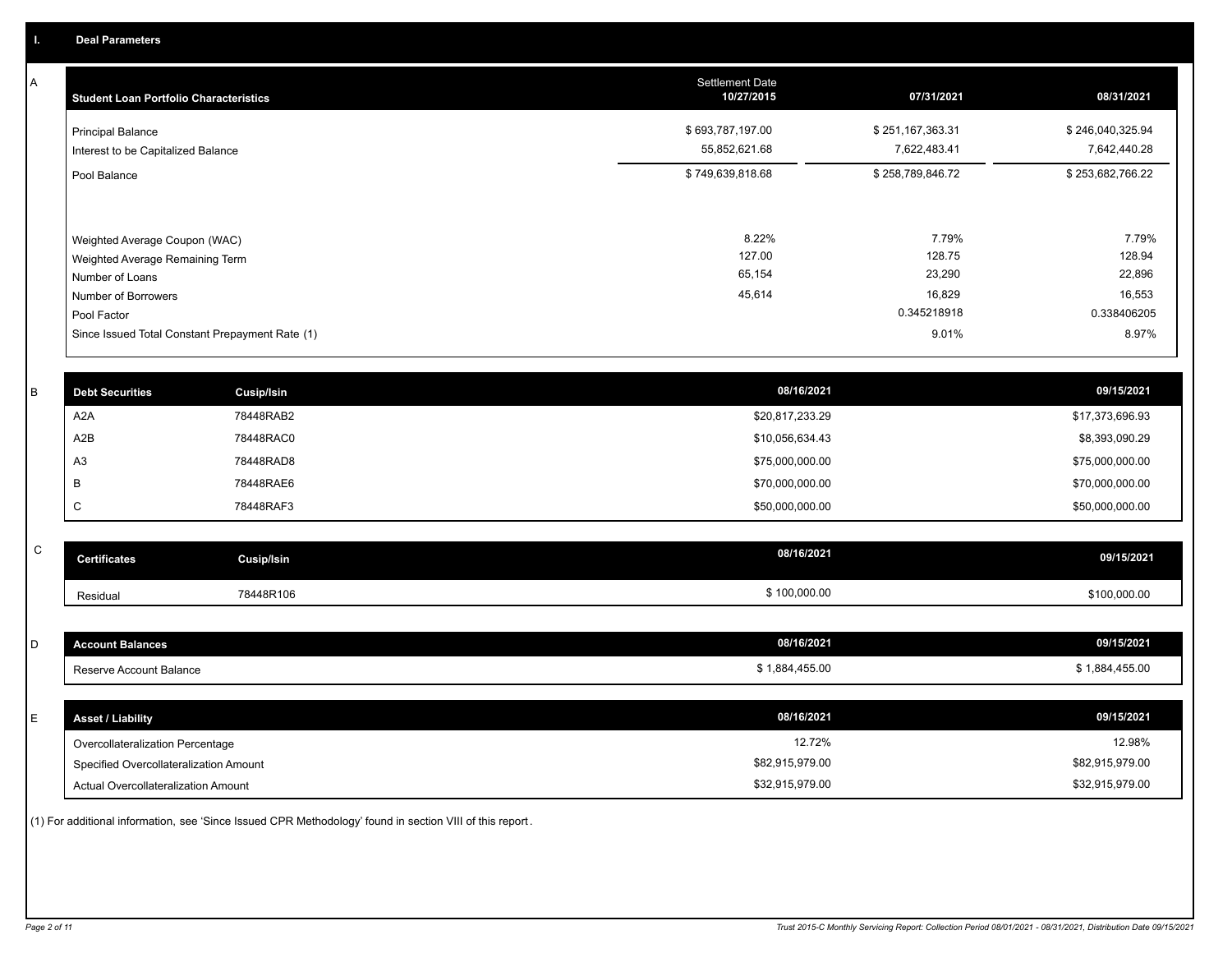## **II. 2015-C Trust Activity 08/01/2021 through 08/31/2021**

# A **Student Loan Principal Receipts**

| <b>Borrower Principal</b>        | 5,044,672.30   |
|----------------------------------|----------------|
| Seller Principal Reimbursement   | 0.00           |
| Servicer Principal Reimbursement | 0.00           |
| <b>Other Principal Deposits</b>  | 0.00           |
| <b>Total Principal Receipts</b>  | \$5,044,672.30 |

### B **Student Loan Interest Receipts**

| <b>Borrower Interest</b>        | 1,362,171.20   |
|---------------------------------|----------------|
| Seller Interest Reimbursement   | 0.00           |
| Servicer Interest Reimbursement | 0.00           |
| Other Interest Deposits         | 0.00           |
| <b>Total Interest Receipts</b>  | \$1,362,171.20 |

| С       | <b>Recoveries on Realized Losses</b>                             | \$121,299.30   |
|---------|------------------------------------------------------------------|----------------|
| D       | <b>Investment Income</b>                                         | \$164.55       |
| Е.      | <b>Funds Borrowed from Next Collection Period</b>                | \$0.00         |
| F.      | Funds Repaid from Prior Collection Period                        | \$0.00         |
| G       | Loan Sale or Purchase Proceeds                                   | \$0.00         |
| H       | <b>Initial Deposits to Distribution Account</b>                  | \$0.00         |
|         | <b>Excess Transferred from Other Accounts</b>                    | \$0.00         |
| J       | <b>Borrower Benefit Reimbursements</b>                           | \$0.00         |
| K       | <b>Other Deposits</b>                                            | \$0.00         |
|         | <b>Other Fees Collected</b>                                      | \$0.00         |
| м       | <b>AVAILABLE FUNDS</b>                                           | \$6,528,307.35 |
| N       | Non-Cash Principal Activity During Collection Period             | \$(82,365.07)  |
| $\circ$ | Aggregate Purchased Amounts by the Depositor, Servicer or Seller | \$0.00         |
| P       | Aggregate Loan Substitutions                                     | \$0.00         |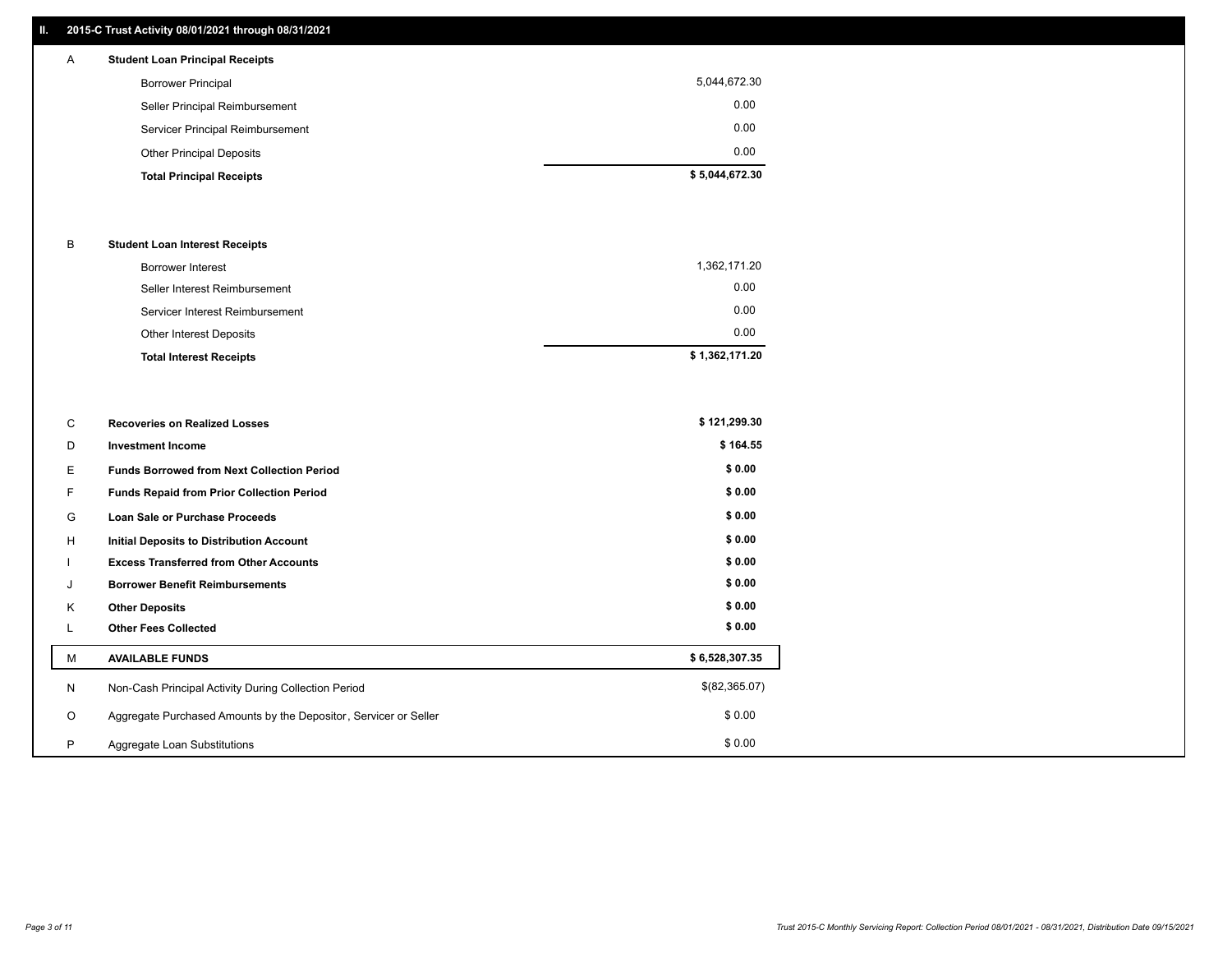|                   | <b>Loans by Repayment Status</b> |                          |         |                                                           |                |                            |                          |         |                                                           |                |                            |
|-------------------|----------------------------------|--------------------------|---------|-----------------------------------------------------------|----------------|----------------------------|--------------------------|---------|-----------------------------------------------------------|----------------|----------------------------|
|                   |                                  |                          |         | 08/31/2021                                                |                |                            |                          |         | 07/31/2021                                                |                |                            |
|                   |                                  | <b>Wtd Avg</b><br>Coupon | # Loans | Principal and<br><b>Interest Accrued</b><br>to Capitalize | % of Principal | % of Loans in<br>Repay (1) | <b>Wtd Avg</b><br>Coupon | # Loans | Principal and<br><b>Interest Accrued</b><br>to Capitalize | % of Principal | % of Loans in<br>Repay (1) |
| INTERIM:          | IN SCHOOL                        | 8.85%                    | 280     | \$4,750,818.66                                            | 1.873%         | $-$ %                      | 8.82%                    | 282     | \$4,842,012.00                                            | 1.871%         | $-$ %                      |
|                   | <b>GRACE</b>                     | 8.57%                    | 97      | \$1,487,860.72                                            | 0.587%         | $-$ %                      | 8.30%                    | 99      | \$1,593,371.67                                            | 0.616%         | $-$ %                      |
|                   | <b>DEFERMENT</b>                 | 8.75%                    | 1,593   | \$23,650,145.91                                           | 9.323%         | $-$ %                      | 8.70%                    | 1,635   | \$24,018,271.39                                           | 9.281%         | $-$ %                      |
| <b>REPAYMENT:</b> | <b>CURRENT</b>                   | 7.64%                    | 19,881  | \$208,244,406.99                                          | 82.089%        | 93.052%                    | 7.64%                    | 20,171  | \$212,076,379.97                                          | 81.949%        | 92.879%                    |
|                   | 31-60 DAYS DELINQUENT            | 8.02%                    | 292     | \$4,321,712.76                                            | 1.704%         | 1.931%                     | 8.13%                    | 295     | \$4,270,267.43                                            | 1.650%         | 1.870%                     |
|                   | 61-90 DAYS DELINQUENT            | 8.34%                    | 134     | \$2,386,347.20                                            | 0.941%         | 1.066%                     | 8.20%                    | 135     | \$2,441,363.34                                            | 0.943%         | 1.069%                     |
|                   | > 90 DAYS DELINQUENT             | 7.63%                    | 114     | \$2,024,962.23                                            | 0.798%         | 0.905%                     | 8.17%                    | 133     | \$2,133,812.41                                            | 0.825%         | 0.935%                     |
|                   | <b>FORBEARANCE</b>               | 7.77%                    | 505     | \$6,816,511.75                                            | 2.687%         | 3.046%                     | 8.03%                    | 540     | \$7,414,368.51                                            | 2.865%         | 3.247%                     |
| <b>TOTAL</b>      |                                  |                          | 22,896  | \$253,682,766.22                                          | 100.00%        | 100.00%                    |                          | 23,290  | \$258,789,846.72                                          | 100.00%        | 100.00%                    |

Percentages may not total 100% due to rounding \*

1 Loans classified in "Repayment" include any loan for which interim interest only, \$25 fixed payments or full principal and interest payments are due.

| <b>Loans by Borrower Status</b> |                                                                                                                              |                          |         |                                                                  |                |                                |                          |         |                                                                  |                |                                |  |
|---------------------------------|------------------------------------------------------------------------------------------------------------------------------|--------------------------|---------|------------------------------------------------------------------|----------------|--------------------------------|--------------------------|---------|------------------------------------------------------------------|----------------|--------------------------------|--|
|                                 |                                                                                                                              |                          |         | 08/31/2021                                                       |                |                                | 07/31/2021               |         |                                                                  |                |                                |  |
|                                 |                                                                                                                              | <b>Wtd Avg</b><br>Coupon | # Loans | <b>Principal and</b><br><b>Interest Accrued</b><br>to Capitalize | % of Principal | % of Loans in<br>P&I Repay (2) | <b>Wtd Avg</b><br>Coupon | # Loans | <b>Principal and</b><br><b>Interest Accrued</b><br>to Capitalize | % of Principal | % of Loans in<br>P&I Repay (2) |  |
| INTERIM:                        | IN SCHOOL                                                                                                                    | 8.64%                    | 465     | \$7,928,917.89                                                   | 3.126%         | $-$ %                          | 8.61%                    | 469     | \$7,957,109.09                                                   | 3.075%         | $-$ %                          |  |
|                                 | <b>GRACE</b>                                                                                                                 | 8.62%                    | 194     | \$3,034,612.53                                                   | 1.196%         | $-$ %                          | 8.60%                    | 194     | \$3,126,914.56                                                   | 1.208%         | $-$ %                          |  |
|                                 | <b>DEFERMENT</b>                                                                                                             | 8.56%                    | 2,644   | \$37,468,494.39                                                  | 14.770%        | $-$ %                          | 8.55%                    | 2,722   | \$37,872,933.58                                                  | 14.635%        | $-$ %                          |  |
| P&I REPAYMENT:                  | <b>CURRENT</b>                                                                                                               | 7.57%                    | 18,556  | \$189,832,081.15                                                 | 74.830%        | 92.488%                        | 7.57%                    | 18,810  | \$193,749,705.57                                                 | 74.868%        | 92.335%                        |  |
|                                 | 31-60 DAYS DELINQUENT                                                                                                        | 8.02%                    | 286     | \$4,260,024.41                                                   | 1.679%         | 2.076%                         | 8.12%                    | 290     | \$4,178,152.15                                                   | 1.614%         | 1.991%                         |  |
|                                 | 61-90 DAYS DELINQUENT                                                                                                        | 8.34%                    | 133     | \$2,382,601.84                                                   | 0.939%         | 1.161%                         | 8.19%                    | 133     | \$2,374,599.08                                                   | 0.918%         | 1.132%                         |  |
|                                 | > 90 DAYS DELINQUENT                                                                                                         | 7.61%                    | 113     | \$1,972,353.67                                                   | 0.777%         | 0.961%                         | 8.17%                    | 133     | \$2,133,812.41                                                   | 0.825%         | 1.017%                         |  |
|                                 | FORBEARANCE                                                                                                                  | 7.76%                    | 505     | \$6,803,680.34                                                   | 2.682%         | 3.315%                         | 8.02%                    | 539     | \$7,396,620.28                                                   | 2.858%         | 3.525%                         |  |
| <b>TOTAL</b><br>$\star$         | Percentages may not total 100% due to rounding                                                                               |                          | 22,896  | \$253,682,766.22                                                 | 100.00%        | 100.00%                        |                          | 23,290  | \$258,789,846.72                                                 | 100.00%        | 100.00%                        |  |
|                                 | 2 Loans classified in "P&I Repayment" includes only those loans for which scheduled principal and interest payments are due. |                          |         |                                                                  |                |                                |                          |         |                                                                  |                |                                |  |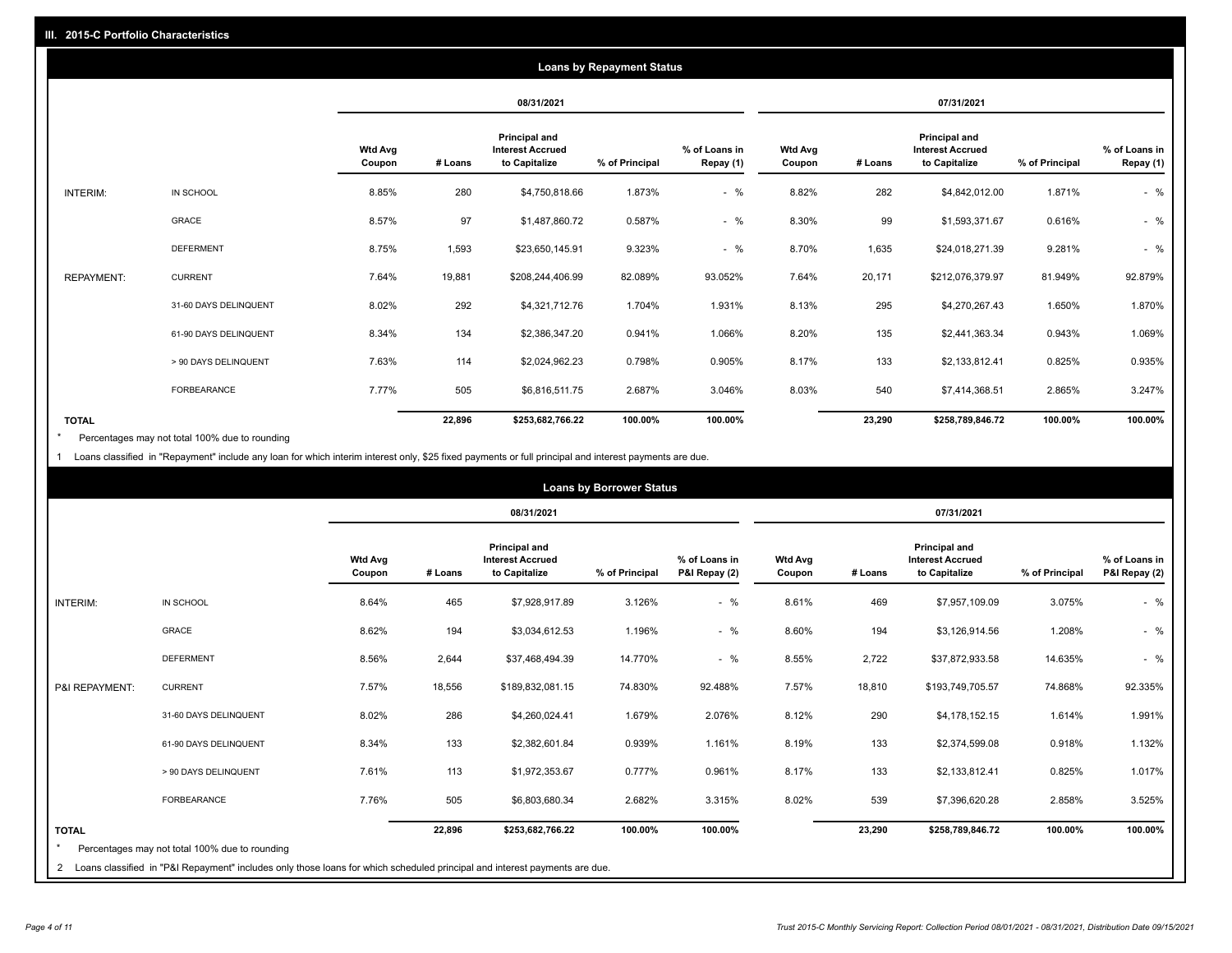|                                                                                        | 8/31/2021        | 7/31/2021        |  |
|----------------------------------------------------------------------------------------|------------------|------------------|--|
| Pool Balance                                                                           | \$253,682,766.22 | \$258,789,846.72 |  |
| Total # Loans                                                                          | 22,896           | 23,290           |  |
| Total # Borrowers                                                                      | 16,553           | 16,829           |  |
| Weighted Average Coupon                                                                | 7.79%            | 7.79%            |  |
| Weighted Average Remaining Term                                                        | 128.94           | 128.75           |  |
| Percent of Pool - Cosigned                                                             | 93.7%            | 93.7%            |  |
| Percent of Pool - Non Cosigned                                                         | 6.3%             | 6.3%             |  |
| Borrower Interest Accrued for Period                                                   | \$1,635,811.10   | \$1,669,411.95   |  |
| Outstanding Borrower Interest Accrued                                                  | \$10,069,436.41  | \$10,112,808.31  |  |
| Gross Principal Realized Loss - Periodic *                                             | \$363,710.81     | \$545,757.50     |  |
| Gross Principal Realized Loss - Cumulative *                                           | \$37,429,829.16  | \$37,066,118.35  |  |
| Recoveries on Realized Losses - Periodic                                               | \$121,299.30     | \$140,298.40     |  |
| Recoveries on Realized Losses - Cumulative                                             | \$6,180,155.75   | \$6,058,856.45   |  |
| Net Losses - Periodic                                                                  | \$242,411.51     | \$405,459.10     |  |
| Net Losses - Cumulative                                                                | \$31,249,673.41  | \$31,007,261.90  |  |
| Non-Cash Principal Activity - Capitalized Interest                                     | \$283,544.73     | \$618,345.06     |  |
| Since Issued Total Constant Prepayment Rate (CPR) (1)                                  | 8.97%            | 9.01%            |  |
| <b>Loan Substitutions</b>                                                              | \$0.00           | \$0.00           |  |
| Cumulative Loan Substitutions                                                          | \$0.00           | \$0.00           |  |
| <b>Unpaid Servicing Fees</b>                                                           | \$0.00           | \$0.00           |  |
| <b>Unpaid Administration Fees</b>                                                      | \$0.00           | \$0.00           |  |
| <b>Unpaid Carryover Servicing Fees</b>                                                 | \$0.00           | \$0.00           |  |
| Note Interest Shortfall                                                                | \$0.00           | \$0.00           |  |
| Loans in Modification                                                                  | \$31,453,236.22  | \$31,545,598.33  |  |
| % of Loans in Modification as a % of Loans in Repayment (P&I)                          | 15.85%           | 15.58%           |  |
| % Annualized Gross Principal Realized Loss - Periodic as a %                           |                  |                  |  |
| of Loans in Repayment (P&I) * 12                                                       | 2.20%            | 3.24%            |  |
| % Gross Principal Realized Loss - Cumulative as a % of<br><b>Original Pool Balance</b> | 4.99%            | 4.94%            |  |

\* In accordance with the Servicer's current policies and procedures, after September 1, 2017 loans subject to bankruptcy claims generally will not be reported as a charged- off unless and until they are delinquent for 120

(1) For additional information, see 'Since Issued CPR Methodology' found in section VIII of this report .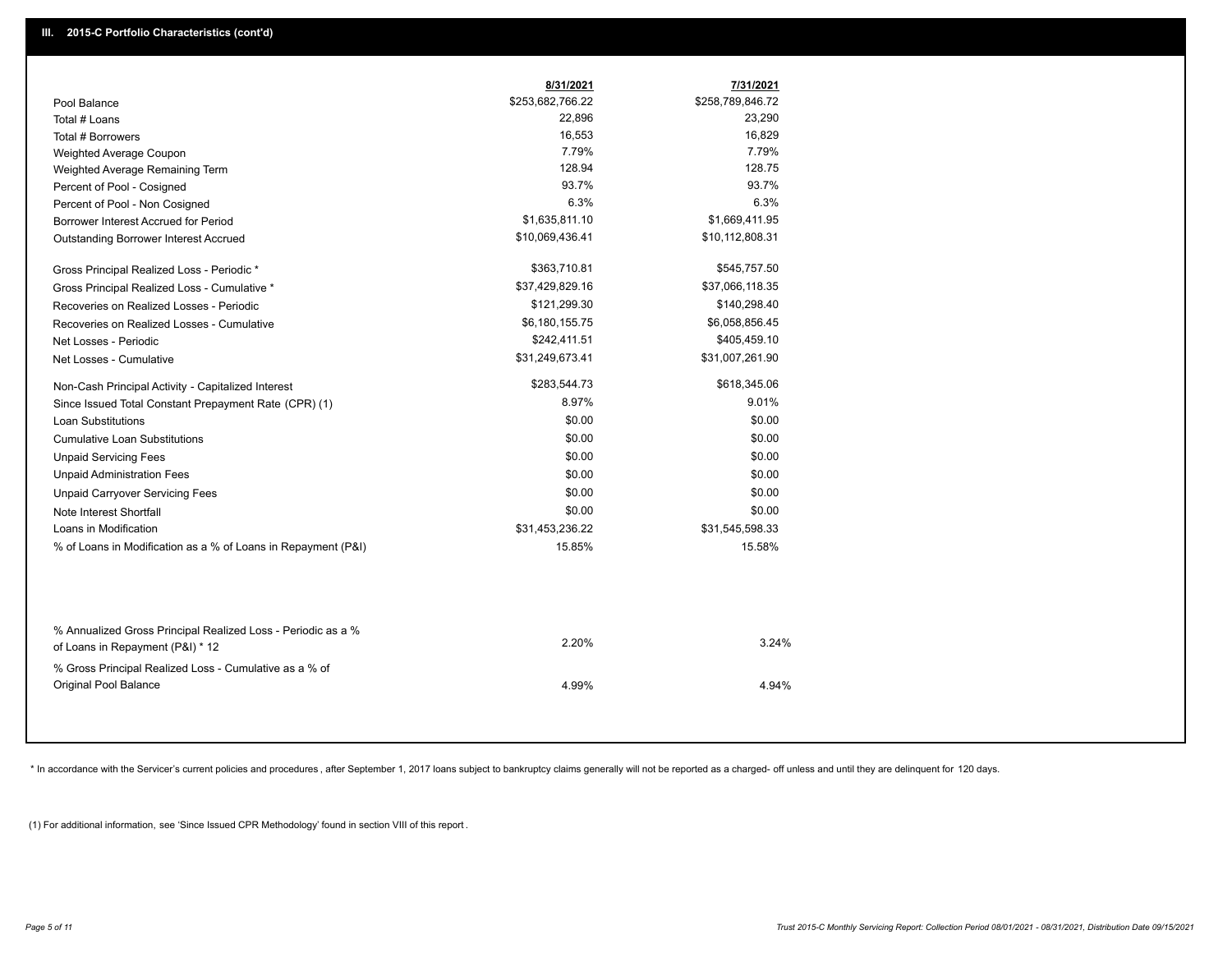## **Loan Program**

A

|                                    | Weighted<br>Average | # LOANS | <b>\$ AMOUNT</b> | $%$ *     |
|------------------------------------|---------------------|---------|------------------|-----------|
| - Smart Option Interest-Only Loans | 7.09%               | 3,969   | \$27,219,142.22  | 10.730%   |
| - Smart Option Fixed Pay Loans     | 7.75%               | 6,023   | \$77,022,010.61  | 30.362%   |
| - Smart Option Deferred Loans      | 7.93%               | 12,904  | \$149,441,613.39 | 58.909%   |
| - Other Loan Programs              | $0.00\%$            | 0       | \$0.00           | $0.000\%$ |
| <b>Total</b>                       | 7.79%               | 22,896  | \$253,682,766.22 | 100.000%  |

\* Percentages may not total 100% due to rounding

B

C

**Index Type**

|                       | Weighted<br>Average | <b>\$ AMOUNT</b><br># LOANS |                  | % *       |
|-----------------------|---------------------|-----------------------------|------------------|-----------|
| - Fixed Rate Loans    | 7.56%               | 5,548                       | \$75,169,352.52  | 29.631%   |
| - LIBOR Indexed Loans | 7.88%               | 17.348                      | \$178,513,413.70 | 70.369%   |
| - Other Index Rates   | $0.00\%$            | 0                           | \$0.00           | $0.000\%$ |
| <b>Total</b>          | 7.79%               | 22,896                      | \$253,682,766.22 | 100.000%  |

\* Percentages may not total 100% due to rounding

## **Weighted Average Recent FICO**

| 1,510<br>1,461<br>2,322<br>4,817 | \$19,122,889.40<br>\$17,676,443.77<br>\$26,925,997.42 | 7.538%<br>6.968%<br>10.614% |
|----------------------------------|-------------------------------------------------------|-----------------------------|
|                                  |                                                       |                             |
|                                  |                                                       |                             |
|                                  |                                                       |                             |
|                                  | \$56,545,148.24                                       | 22.290%                     |
| 12,785                           | \$133,401,979.61                                      | 52.586%                     |
|                                  | \$10,307.78                                           | $0.004\%$                   |
| 22,896                           | \$253,682,766.22                                      | 100.000%                    |
|                                  |                                                       |                             |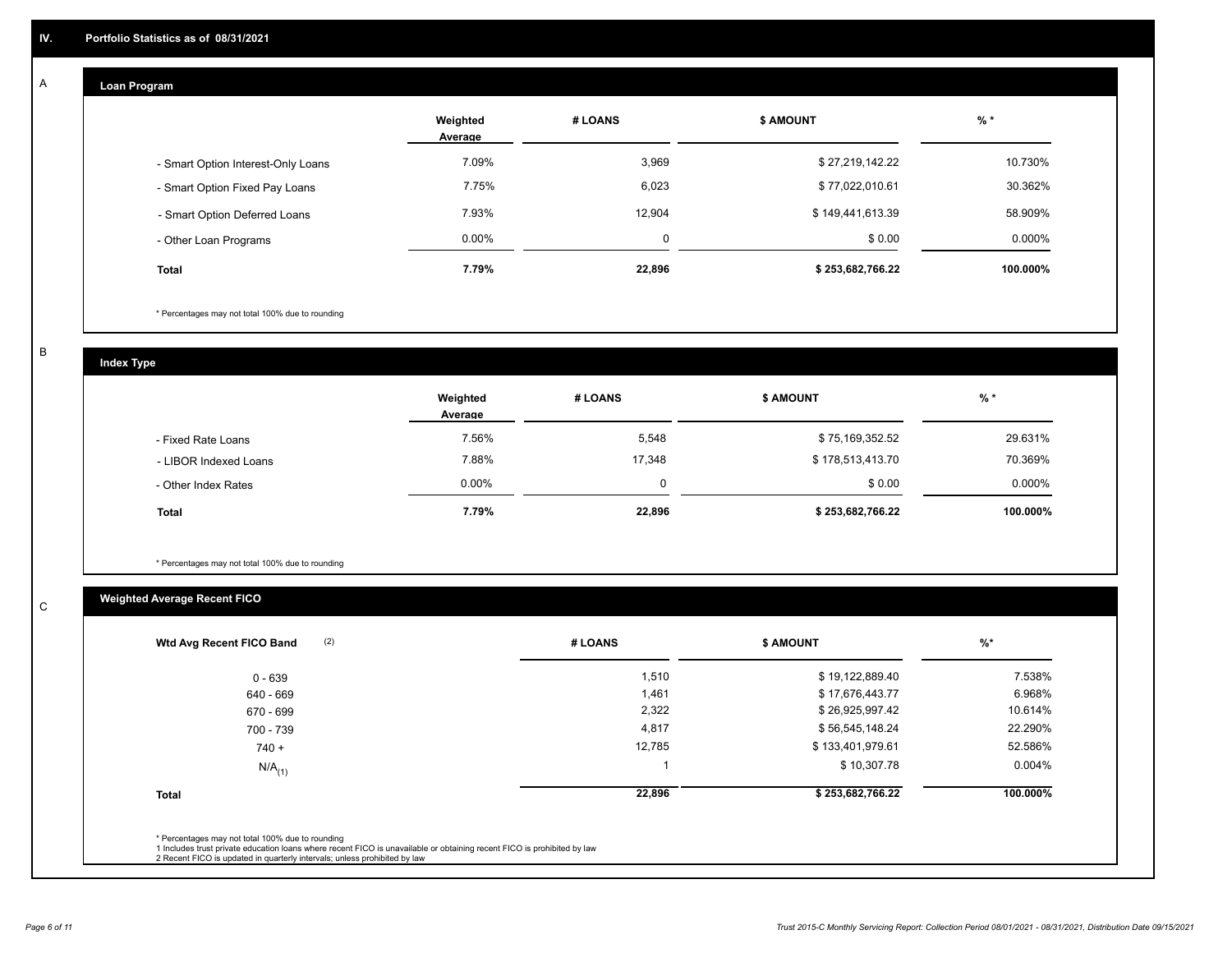| V. |       | 2015-C Reserve Account and Principal Distribution Calculations                              |                  |  |
|----|-------|---------------------------------------------------------------------------------------------|------------------|--|
| А. |       | <b>Reserve Account</b>                                                                      |                  |  |
|    |       | Specified Reserve Account Balance                                                           | \$1,884,455.00   |  |
|    |       | Actual Reserve Account Balance                                                              | \$1,884,455.00   |  |
| В. |       | <b>Principal Distribution Amount</b>                                                        |                  |  |
|    | i.    | Class A Notes Outstanding                                                                   | \$105,873,867.72 |  |
|    | ii.   | Pool Balance                                                                                | \$253,682,766.22 |  |
|    | iii.  | First Priority Principal Distribution Amount (i - ii)                                       | \$0.00           |  |
|    |       |                                                                                             |                  |  |
|    | iv.   | Class A and B Notes Outstanding                                                             | \$175,873,867.72 |  |
|    | v.    | First Priority Principal Distribution Amount                                                | \$0.00           |  |
|    | vi.   | Pool Balance                                                                                | \$253,682,766.22 |  |
|    | vii.  | Specified Overcollateralization Amount                                                      | \$82,915,979.00  |  |
|    | viii. | Available Funds (after payment of waterfall items A through H)                              | \$5,771,992.74   |  |
|    | ix.   | <b>Class C Notes Outstanding</b>                                                            | \$50,000,000.00  |  |
|    | х.    | Regular Principal Distribution Amount (if (iv > 0, (iv - v) - (vi - vii), min(viii, ix))    | \$5,107,080.50   |  |
|    |       |                                                                                             |                  |  |
|    | xi.   | Pool Balance                                                                                | \$253,682,766.22 |  |
|    | xii.  | 10% of Initial Pool Balance                                                                 | \$74,963,981.87  |  |
|    | xiii. | First Priority Principal Distribution Amount                                                | \$0.00           |  |
|    | XIV.  | Regular Principal Distribution Amount                                                       | \$5,107,080.50   |  |
|    | XV.   | Available Funds (after payment of waterfall items A through J)                              | \$664,912.24     |  |
|    |       | xvi. Additional Principal Distribution Amount (if(ix $\leq$ = x, min(xv, xi - xiii - xiv))) | \$0.00           |  |
|    |       |                                                                                             |                  |  |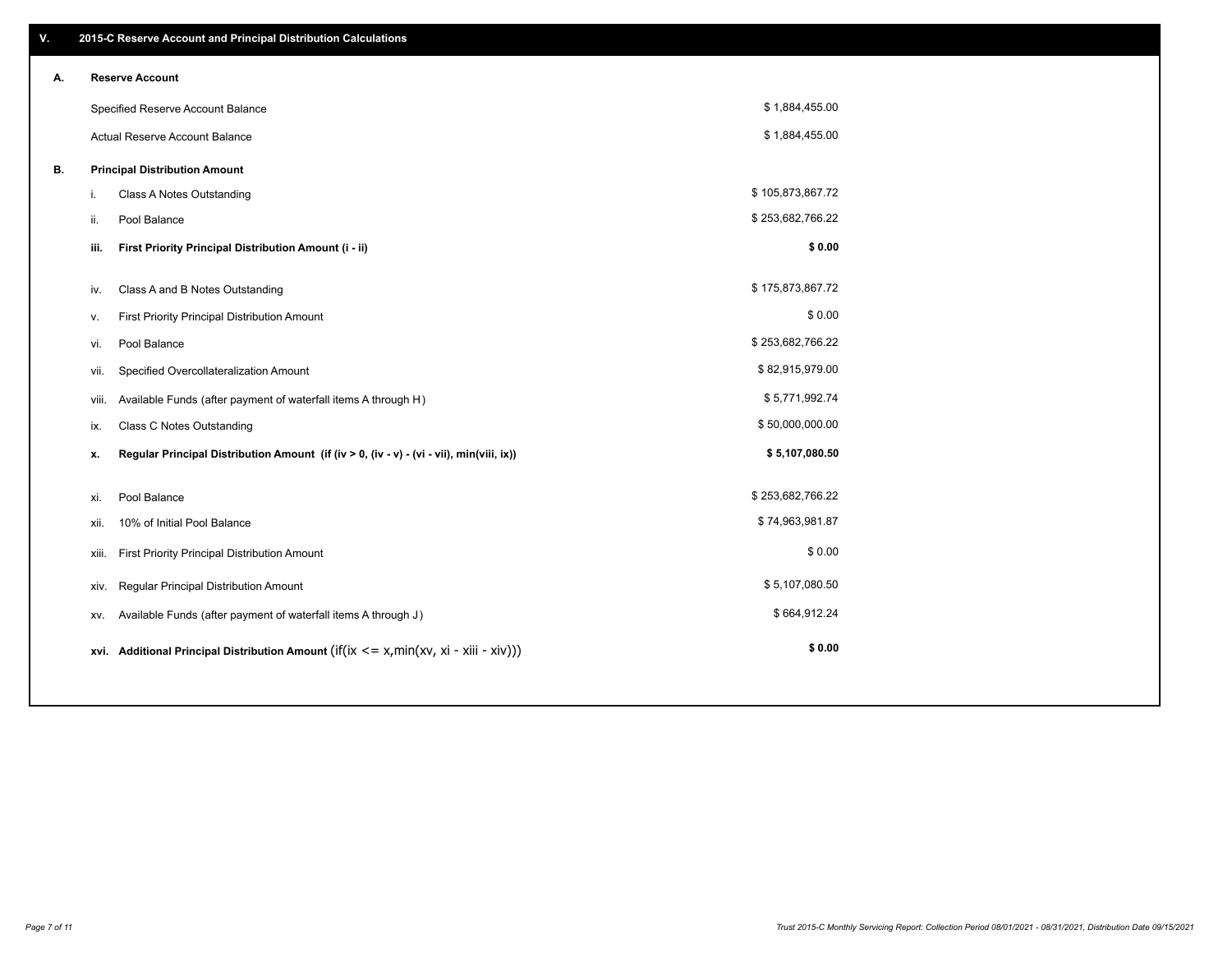|   |                                                         | Paid           | <b>Funds Balance</b> |
|---|---------------------------------------------------------|----------------|----------------------|
|   | <b>Total Available Funds</b>                            |                | \$6,528,307.35       |
| A | <b>Trustee Fees</b>                                     | \$0.00         | \$6,528,307.35       |
| В | <b>Servicing Fees</b>                                   | \$168,231.95   | \$6,360,075.40       |
| C | i. Administration Fees                                  | \$8,333.00     | \$6,351,742.40       |
|   | ii. Unreimbursed Administrator Advances plus any Unpaid | \$0.00         | \$6,351,742.40       |
| D | Class A Noteholders Interest Distribution Amount        | \$188,082.99   | \$6,163,659.41       |
| Е | First Priority Principal Payment                        | \$0.00         | \$6,163,659.41       |
| F | Class B Noteholders Interest Distribution Amount        | \$204,166.67   | \$5,959,492.74       |
| G | <b>Class C Noteholders Interest Distribution Amount</b> | \$187,500.00   | \$5,771,992.74       |
| н | <b>Reinstatement Reserve Account</b>                    | \$0.00         | \$5,771,992.74       |
|   | Regular Principal Distribution                          | \$5,107,080.50 | \$664,912.24         |
| J | <b>Carryover Servicing Fees</b>                         | \$0.00         | \$664,912.24         |
| Κ | Additional Principal Distribution Amount                | \$0.00         | \$664,912.24         |
| L | Unpaid Expenses of Trustee                              | \$0.00         | \$664,912.24         |
| M | Unpaid Expenses of Administrator                        | \$0.00         | \$664,912.24         |
| N | Remaining Funds to the Residual Certificateholders      | \$664,912.24   | \$0.00               |

### **Waterfall Conditions**

| А. |      | <b>Class C Noteholders' Interest Distribution Condition</b>                        |                  |  |
|----|------|------------------------------------------------------------------------------------|------------------|--|
|    |      | Pool Balance                                                                       | \$253.682.766.22 |  |
|    | Ш.   | Class A and B Notes Outstanding                                                    | \$175,873,867.72 |  |
|    | iii. | Class C Noteholders' Interest Distribution Ratio (i / ii)                          | 144.24%          |  |
|    | iv.  | Minimum Ratio                                                                      | 110.00%          |  |
|    | ν.   | Is the Class C Noteholders' Interest Distribution Condition Satisfied (iii $>$ iv) |                  |  |
|    |      |                                                                                    |                  |  |

\* If the Class C Noteholders' Interest Distribution Condition is satisfied then the amount of interest accrued at the Class C Rate for the Accrual Period is Released on the distribution Date .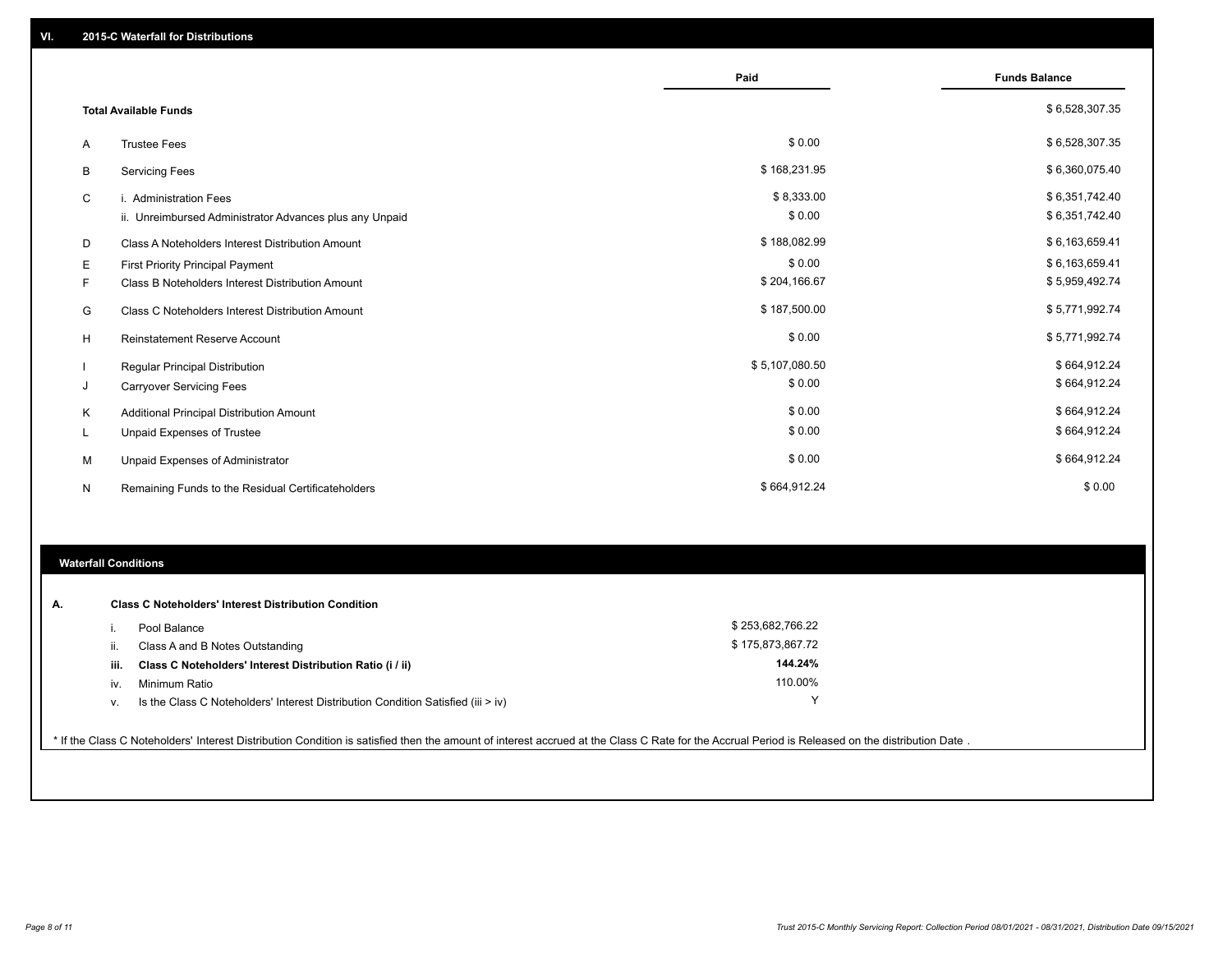| <b>Distribution Amounts</b>                                |                         |                         |                         |
|------------------------------------------------------------|-------------------------|-------------------------|-------------------------|
|                                                            | A <sub>2</sub> A        | A <sub>2</sub> B        | A3                      |
| Cusip/Isin                                                 | 78448RAB2               | 78448RAC0               | 78448RAD8               |
| <b>Beginning Balance</b>                                   | \$20,817,233.29         | \$10,056,634.43         | \$75,000,000.00         |
| Index                                                      | <b>FIXED</b>            | <b>LIBOR</b>            | <b>LIBOR</b>            |
| Spread/Fixed Rate                                          | 2.75%                   | 1.40%                   | 1.95%                   |
| Record Date (Days Prior to Distribution)                   | 1 NEW YORK BUSINESS DAY | 1 NEW YORK BUSINESS DAY | 1 NEW YORK BUSINESS DAY |
| <b>Accrual Period Begin</b>                                | 8/15/2021               | 8/16/2021               | 8/16/2021               |
| <b>Accrual Period End</b>                                  | 9/15/2021               | 9/15/2021               | 9/15/2021               |
| <b>Daycount Fraction</b>                                   | 0.08333333              | 0.08333333              | 0.08333333              |
| Interest Rate*                                             | 2.75000%                | 1.49550%                | 2.04550%                |
| <b>Accrued Interest Factor</b>                             | 0.002291667             | 0.001246250             | 0.001704583             |
| <b>Current Interest Due</b>                                | \$47,706.16             | \$12,533.08             | \$127,843.75            |
| Interest Shortfall from Prior Period Plus Accrued Interest | $\mathsf{\$}$ -         | $$ -$                   | $\mathsf{\$}$ -         |
| <b>Total Interest Due</b>                                  | \$47,706.16             | \$12,533.08             | \$127,843.75            |
| <b>Interest Paid</b>                                       | \$47,706.16             | \$12,533.08             | \$127,843.75            |
| <b>Interest Shortfall</b>                                  | $\mathsf{\$}$ -         | $$ -$                   | $$ -$                   |
| <b>Principal Paid</b>                                      | \$3,443,536.36          | \$1,663,544.14          | $$ -$                   |
| <b>Ending Principal Balance</b>                            | \$17,373,696.93         | \$8,393,090.29          | \$75,000,000.00         |
| Paydown Factor                                             | 0.016635441             | 0.016635441             | 0.000000000             |
| <b>Ending Balance Factor</b>                               | 0.083930903             | 0.083930903             | 1.000000000             |

\* Pay rates for Current Distribution. For the interest rates applicable to the next distribution date, please see https://www.salliemae.com/about/investors/data/SMBabrate.txt.

**VII. 2015-C Distributions**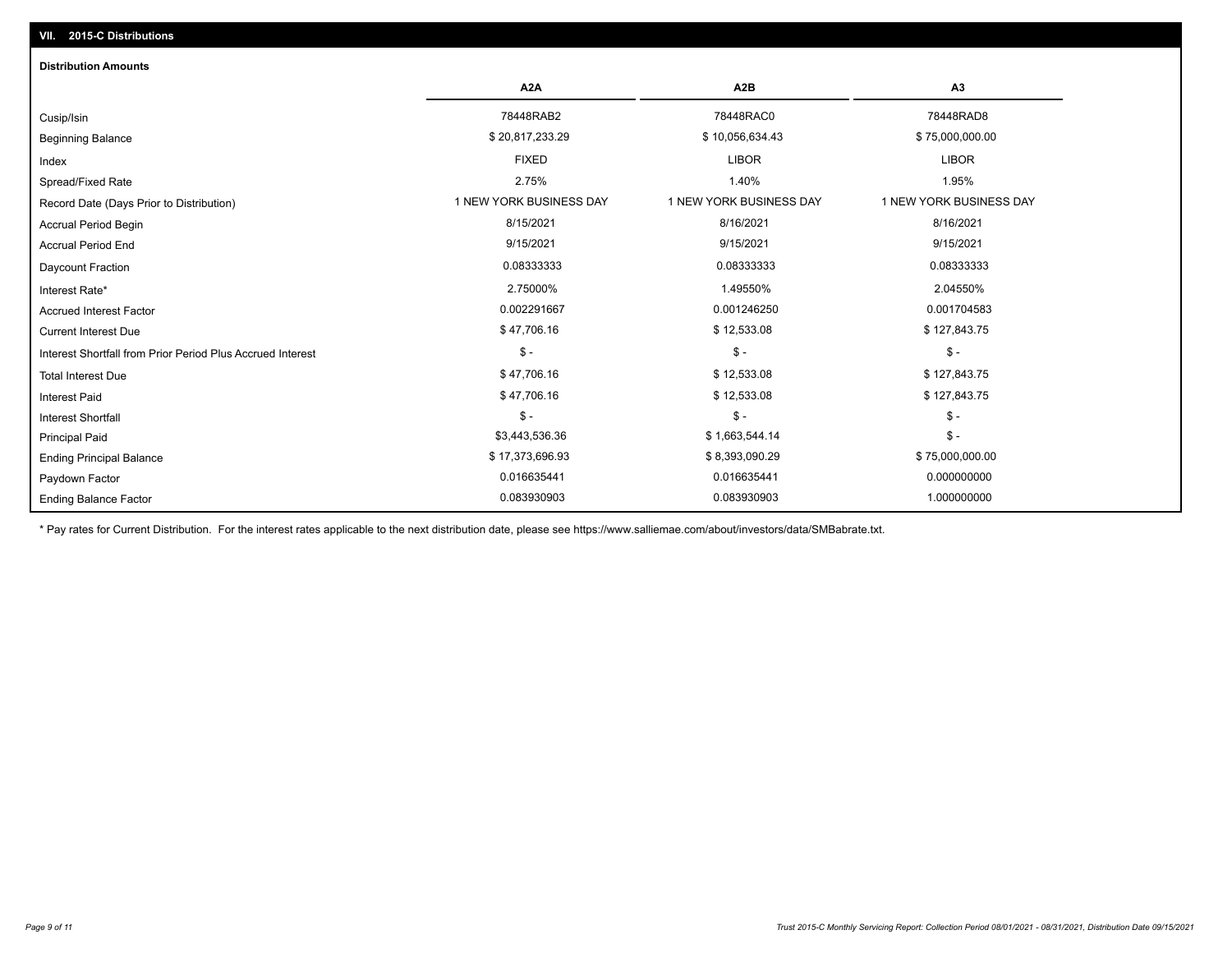| VII. 2015-C Distributions                                  |                         |                         |
|------------------------------------------------------------|-------------------------|-------------------------|
| <b>Distribution Amounts</b>                                |                         |                         |
|                                                            | в                       | C                       |
| Cusip/Isin                                                 | 78448RAE6               | 78448RAF3               |
| <b>Beginning Balance</b>                                   | \$70,000,000.00         | \$50,000,000.00         |
| Index                                                      | <b>FIXED</b>            | <b>FIXED</b>            |
| Spread/Fixed Rate                                          | 3.50%                   | 4.50%                   |
| Record Date (Days Prior to Distribution)                   | 1 NEW YORK BUSINESS DAY | 1 NEW YORK BUSINESS DAY |
| Accrual Period Begin                                       | 8/15/2021               | 8/15/2021               |
| <b>Accrual Period End</b>                                  | 9/15/2021               | 9/15/2021               |
| Daycount Fraction                                          | 0.08333333              | 0.08333333              |
| Interest Rate*                                             | 3.50000%                | 4.50000%                |
| <b>Accrued Interest Factor</b>                             | 0.002916667             | 0.003750000             |
| <b>Current Interest Due</b>                                | \$204,166.67            | \$187,500.00            |
| Interest Shortfall from Prior Period Plus Accrued Interest | $\mathcal{S}$ -         | $\frac{1}{2}$           |
| <b>Total Interest Due</b>                                  | \$204,166.67            | \$187,500.00            |
| Interest Paid                                              | \$204,166.67            | \$187,500.00            |
| Interest Shortfall                                         | $\mathcal{S}$ -         | $\frac{1}{2}$           |
| <b>Principal Paid</b>                                      | $$ -$                   | $$ -$                   |
| <b>Ending Principal Balance</b>                            | \$70,000,000.00         | \$50,000,000.00         |
| Paydown Factor                                             | 0.000000000             | 0.000000000             |
| <b>Ending Balance Factor</b>                               | 1.000000000             | 1.000000000             |

\* Pay rates for Current Distribution. For the interest rates applicable to the next distribution date, please see https://www.salliemae.com/about/investors/data/SMBabrate.txt.